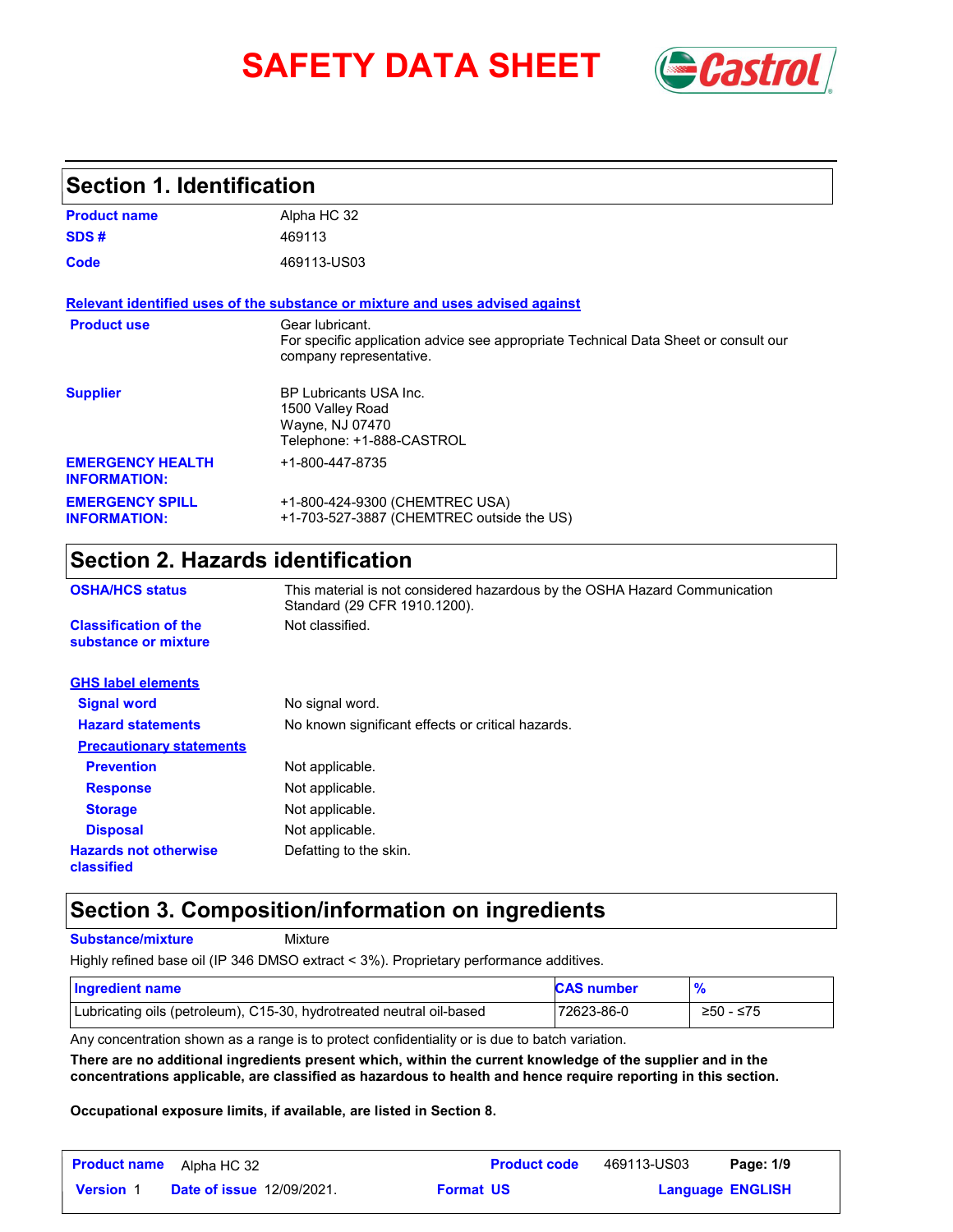#### **Section 4. First aid measures**

| <b>Description of necessary first aid measures</b> |                                                                                                                                                                                                                                         |
|----------------------------------------------------|-----------------------------------------------------------------------------------------------------------------------------------------------------------------------------------------------------------------------------------------|
| Eye contact                                        | In case of contact, immediately flush eyes with plenty of water for at least 15 minutes.<br>Eyelids should be held away from the eyeball to ensure thorough rinsing. Check for and<br>remove any contact lenses. Get medical attention. |
| <b>Skin contact</b>                                | Wash skin thoroughly with soap and water or use recognized skin cleanser. Remove<br>contaminated clothing and shoes. Wash clothing before reuse. Clean shoes thoroughly<br>before reuse. Get medical attention if symptoms occur.       |
| <b>Inhalation</b>                                  | If inhaled, remove to fresh air. Get medical attention if symptoms occur.                                                                                                                                                               |
| <b>Ingestion</b>                                   | Do not induce vomiting unless directed to do so by medical personnel. Get medical<br>attention if symptoms occur.                                                                                                                       |
| <b>Protection of first-aiders</b>                  | No action shall be taken involving any personal risk or without suitable training.                                                                                                                                                      |

#### **Most important symptoms/effects, acute and delayed**

**See Section 11 for more detailed information on health effects and symptoms.**

#### **Indication of immediate medical attention and special treatment needed, if necessary**

| <b>Notes to physician</b>  | Treatment should in general be symptomatic and directed to relieving any effects. |
|----------------------------|-----------------------------------------------------------------------------------|
| <b>Specific treatments</b> | No specific treatment.                                                            |

### **Section 5. Fire-fighting measures**

| <b>Extinguishing media</b>                                                                                         |                                                                                                                                                                                                                                                                                                                                                                                                                                                                                                                                     |
|--------------------------------------------------------------------------------------------------------------------|-------------------------------------------------------------------------------------------------------------------------------------------------------------------------------------------------------------------------------------------------------------------------------------------------------------------------------------------------------------------------------------------------------------------------------------------------------------------------------------------------------------------------------------|
| <b>Suitable extinguishing</b><br>media                                                                             | In case of fire, use foam, dry chemical or carbon dioxide extinguisher or spray.                                                                                                                                                                                                                                                                                                                                                                                                                                                    |
| Unsuitable extinguishing<br>media                                                                                  | Do not use water jet.                                                                                                                                                                                                                                                                                                                                                                                                                                                                                                               |
| <b>Specific hazards arising</b><br>from the chemical                                                               | Swarf fires - Neat metal working oils may fume, thermally decompose or ignite if they<br>come into contact with red hot swarf. To minimise the generation of red hot swarf ensure<br>that a sufficient flow of oil is correctly directed to the cutting edge of the tool to flood it<br>throughout cutting operations. As an additional precaution swarf should be regularly<br>cleared from the immediate area to prevent the risk of fire. In a fire or if heated, a<br>pressure increase will occur and the container may burst. |
| <b>Hazardous combustion</b><br>products                                                                            | Combustion products may include the following:<br>carbon oxides (CO, CO <sub>2</sub> ) (carbon monoxide, carbon dioxide)                                                                                                                                                                                                                                                                                                                                                                                                            |
| <b>Special protective actions</b><br>for fire-fighters<br><b>Special protective</b><br>equipment for fire-fighters | No action shall be taken involving any personal risk or without suitable training. Promptly<br>isolate the scene by removing all persons from the vicinity of the incident if there is a fire.<br>Fire-fighters should wear positive pressure self-contained breathing apparatus (SCBA)<br>and full turnout gear.                                                                                                                                                                                                                   |

#### **Section 6. Accidental release measures**

|                                  | Personal precautions, protective equipment and emergency procedures                                                                                                                                                                                                                                                                   |
|----------------------------------|---------------------------------------------------------------------------------------------------------------------------------------------------------------------------------------------------------------------------------------------------------------------------------------------------------------------------------------|
| For non-emergency<br>personnel   | No action shall be taken involving any personal risk or without suitable training.<br>Evacuate surrounding areas. Keep unnecessary and unprotected personnel from<br>entering. Do not touch or walk through spilled material. Put on appropriate personal<br>protective equipment. Floors may be slippery; use care to avoid falling. |
| For emergency responders         | If specialized clothing is required to deal with the spillage, take note of any information in<br>Section 8 on suitable and unsuitable materials. See also the information in "For non-<br>emergency personnel".                                                                                                                      |
| <b>Environmental precautions</b> | Avoid dispersal of spilled material and runoff and contact with soil, waterways, drains<br>and sewers. Inform the relevant authorities if the product has caused environmental<br>pollution (sewers, waterways, soil or air).                                                                                                         |

#### **Methods and materials for containment and cleaning up**

| <b>Product name</b> | Alpha HC 32                      | <b>Product code</b> | 469113-US03 | Page: 2/9               |
|---------------------|----------------------------------|---------------------|-------------|-------------------------|
| <b>Version 1</b>    | <b>Date of issue 12/09/2021.</b> | <b>Format US</b>    |             | <b>Language ENGLISH</b> |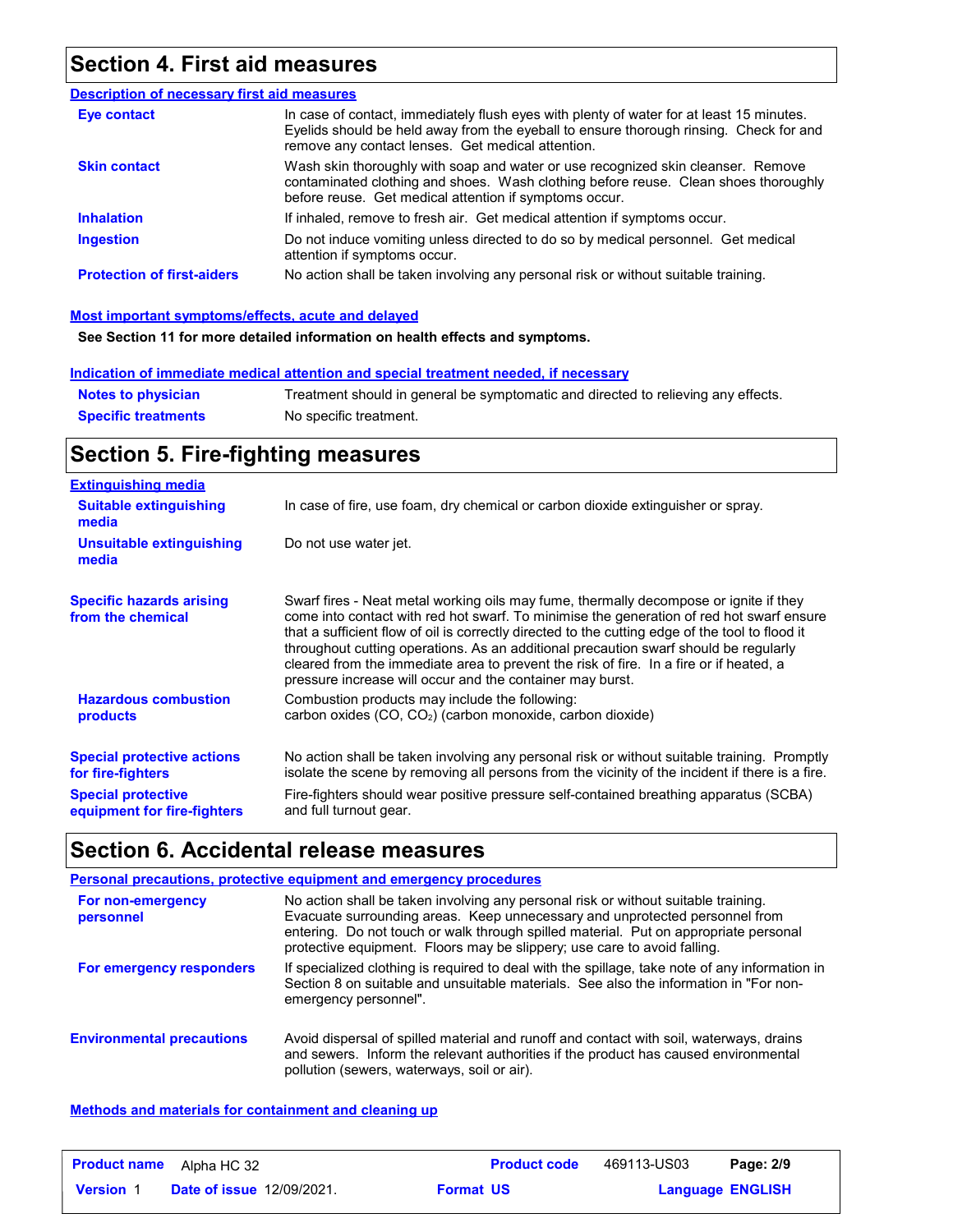### **Section 6. Accidental release measures**

| <b>Small spill</b> | Stop leak if without risk. Move containers from spill area. Absorb with an inert material<br>and place in an appropriate waste disposal container. Dispose of via a licensed waste<br>disposal contractor.                                                                                                                                                                                         |
|--------------------|----------------------------------------------------------------------------------------------------------------------------------------------------------------------------------------------------------------------------------------------------------------------------------------------------------------------------------------------------------------------------------------------------|
| Large spill        | Stop leak if without risk. Move containers from spill area. Prevent entry into sewers,<br>water courses, basements or confined areas. Contain and collect spillage with non-<br>combustible, absorbent material e.g. sand, earth, vermiculite or diatomaceous earth and<br>place in container for disposal according to local regulations. Dispose of via a licensed<br>waste disposal contractor. |

#### **Section 7. Handling and storage**

| <b>Precautions for safe handling</b>                                             |                                                                                                                                                                                                                                                                                                                                                                                                                                                                                                                                                                                                                                                                                                                                                                                                          |
|----------------------------------------------------------------------------------|----------------------------------------------------------------------------------------------------------------------------------------------------------------------------------------------------------------------------------------------------------------------------------------------------------------------------------------------------------------------------------------------------------------------------------------------------------------------------------------------------------------------------------------------------------------------------------------------------------------------------------------------------------------------------------------------------------------------------------------------------------------------------------------------------------|
| <b>Protective measures</b>                                                       | Put on appropriate personal protective equipment (see Section 8). Concentrations of<br>mist, fumes and vapors in enclosed spaces may result in the formation of explosive<br>atmospheres. Excessive splashing, agitation or heating must be avoided. During metal<br>working, solid particles from workpieces or tools will contaminate the fluid and may<br>cause abrasions of the skin. Where such abrasions result in a penetration of the skin,<br>first aid treatment should be applied as soon as reasonably possible. The presence of<br>certain metals in the workpiece or tool, such as chromium, cobalt and nickel, can<br>contaminate the metalworking fluid, as can bacteria, and as a result may induce allergic<br>and other skin reactions, especially if personal hygiene is inadequate. |
| <b>Advice on general</b><br>occupational hygiene                                 | Eating, drinking and smoking should be prohibited in areas where this material is<br>handled, stored and processed. Wash thoroughly after handling. Remove contaminated<br>clothing and protective equipment before entering eating areas. See also Section 8 for<br>additional information on hygiene measures.                                                                                                                                                                                                                                                                                                                                                                                                                                                                                         |
| <b>Conditions for safe storage,</b><br>including any<br><i>incompatibilities</i> | Store in accordance with local regulations. Store in original container protected from<br>direct sunlight in a dry, cool and well-ventilated area, away from incompatible materials<br>(see Section 10) and food and drink. Keep container tightly closed and sealed until<br>ready for use. Store and use only in equipment/containers designed for use with this<br>product. Containers that have been opened must be carefully resealed and kept upright<br>to prevent leakage. Do not store in unlabeled containers. Use appropriate containment<br>to avoid environmental contamination.                                                                                                                                                                                                            |
| <b>Not suitable</b>                                                              | Prolonged exposure to elevated temperature                                                                                                                                                                                                                                                                                                                                                                                                                                                                                                                                                                                                                                                                                                                                                               |

#### **Section 8. Exposure controls/personal protection**

#### **Control parameters**

| <b>Occupational exposure limits</b> |  |
|-------------------------------------|--|
|-------------------------------------|--|

Lubricating oils (petroleum), C15-30, hydrotreated neutral oil-based **ACGIH TLV (United States).**

TWA: 5 mg/m<sup>3</sup> 8 hours. Issued/Revised: 11/2009 Form: Inhalable fraction **OSHA PEL (United States).**

TWA: 5 mg/m<sup>3</sup> 8 hours. Issued/Revised: 6/1993

| <b>Appropriate engineering</b><br>controls | All activities involving chemicals should be assessed for their risks to health, to ensure<br>exposures are adequately controlled. Personal protective equipment should only be<br>considered after other forms of control measures (e.g. engineering controls) have been<br>suitably evaluated. Personal protective equipment should conform to appropriate<br>standards, be suitable for use, be kept in good condition and properly maintained.<br>Your supplier of personal protective equipment should be consulted for advice on<br>selection and appropriate standards. For further information contact your national<br>organisation for standards.<br>Provide exhaust ventilation or other engineering controls to keep the relevant airborne<br>concentrations below their respective occupational exposure limits.<br>The final choice of protective equipment will depend upon a risk assessment. It is<br>important to ensure that all items of personal protective equipment are compatible. |
|--------------------------------------------|------------------------------------------------------------------------------------------------------------------------------------------------------------------------------------------------------------------------------------------------------------------------------------------------------------------------------------------------------------------------------------------------------------------------------------------------------------------------------------------------------------------------------------------------------------------------------------------------------------------------------------------------------------------------------------------------------------------------------------------------------------------------------------------------------------------------------------------------------------------------------------------------------------------------------------------------------------------------------------------------------------|
| <b>Environmental exposure</b><br>controls  | Emissions from ventilation or work process equipment should be checked to ensure they<br>comply with the requirements of environmental protection legislation. In some cases,<br>fume scrubbers, filters or engineering modifications to the process equipment will be<br>necessary to reduce emissions to acceptable levels.                                                                                                                                                                                                                                                                                                                                                                                                                                                                                                                                                                                                                                                                              |

|                  | <b>Product name</b> Alpha HC 32  |                  | <b>Product code</b> | 469113-US03 | Page: 3/9               |
|------------------|----------------------------------|------------------|---------------------|-------------|-------------------------|
| <b>Version 1</b> | <b>Date of issue 12/09/2021.</b> | <b>Format US</b> |                     |             | <b>Language ENGLISH</b> |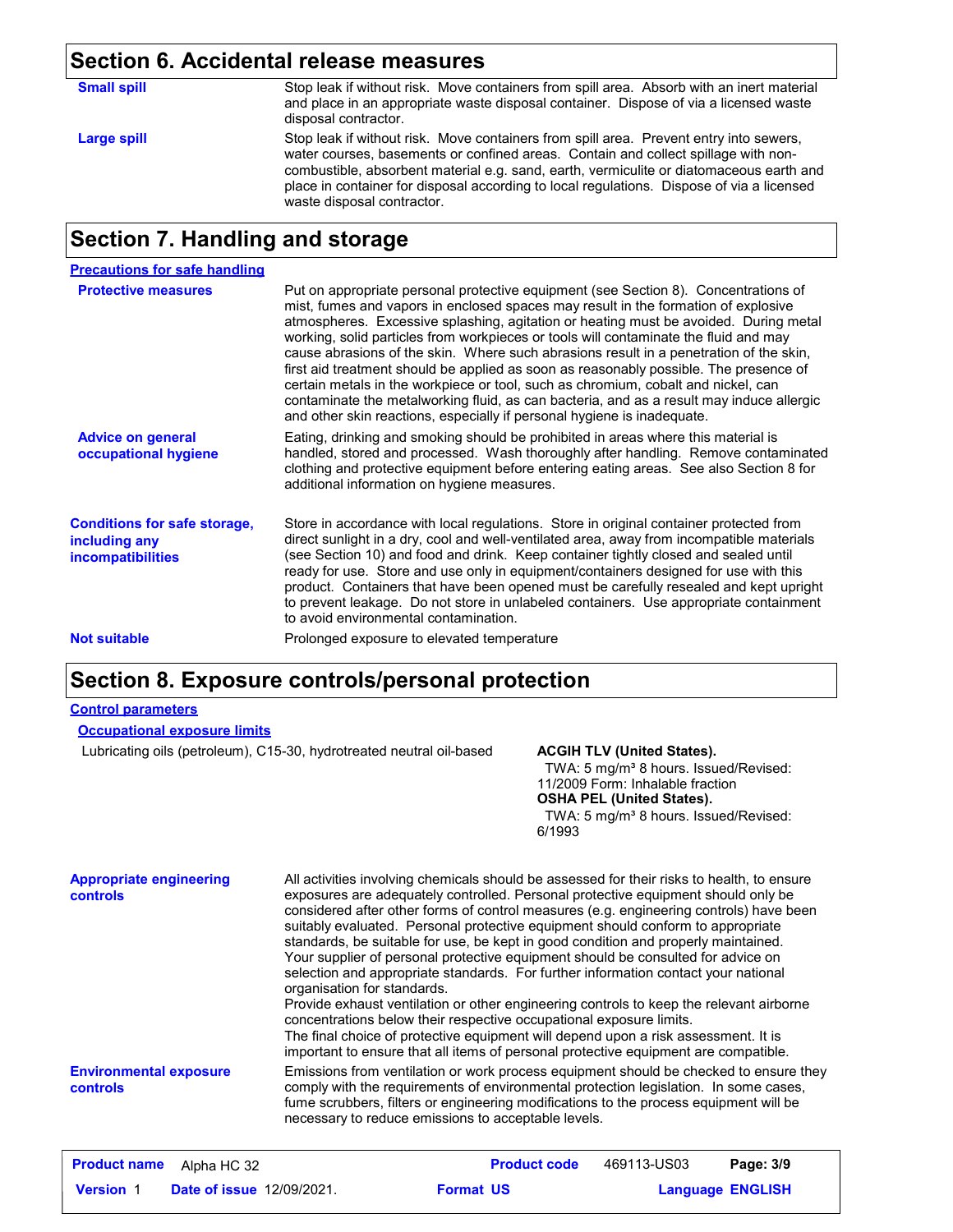### **Section 8. Exposure controls/personal protection**

| <b>Individual protection measures</b> |                                                                                                                                                                                                                                                                                                                                                                                                                                                                                                                                                                                                                                                                                                                                                                                                                                                                                                                                                                                                                                                                                                                                                                                     |
|---------------------------------------|-------------------------------------------------------------------------------------------------------------------------------------------------------------------------------------------------------------------------------------------------------------------------------------------------------------------------------------------------------------------------------------------------------------------------------------------------------------------------------------------------------------------------------------------------------------------------------------------------------------------------------------------------------------------------------------------------------------------------------------------------------------------------------------------------------------------------------------------------------------------------------------------------------------------------------------------------------------------------------------------------------------------------------------------------------------------------------------------------------------------------------------------------------------------------------------|
| <b>Hygiene measures</b>               | Wash hands, forearms and face thoroughly after handling chemical products, before<br>eating, smoking and using the lavatory and at the end of the working period.<br>Appropriate techniques should be used to remove potentially contaminated clothing.<br>Wash contaminated clothing before reusing. Ensure that eyewash stations and safety<br>showers are close to the workstation location.                                                                                                                                                                                                                                                                                                                                                                                                                                                                                                                                                                                                                                                                                                                                                                                     |
| <b>Eye/face protection</b>            | Safety glasses with side shields.                                                                                                                                                                                                                                                                                                                                                                                                                                                                                                                                                                                                                                                                                                                                                                                                                                                                                                                                                                                                                                                                                                                                                   |
| <b>Skin protection</b>                |                                                                                                                                                                                                                                                                                                                                                                                                                                                                                                                                                                                                                                                                                                                                                                                                                                                                                                                                                                                                                                                                                                                                                                                     |
| <b>Hand protection</b>                | Wear protective gloves if prolonged or repeated contact is likely. Wear chemical<br>resistant gloves. Recommended: Nitrile gloves. The correct choice of protective gloves<br>depends upon the chemicals being handled, the conditions of work and use, and the<br>condition of the gloves (even the best chemically resistant glove will break down after<br>repeated chemical exposures). Most gloves provide only a short time of protection<br>before they must be discarded and replaced. Because specific work environments and<br>material handling practices vary, safety procedures should be developed for each<br>intended application. Gloves should therefore be chosen in consultation with the supplier/<br>manufacturer and with a full assessment of the working conditions.                                                                                                                                                                                                                                                                                                                                                                                       |
| <b>Body protection</b>                | Use of protective clothing is good industrial practice.<br>Personal protective equipment for the body should be selected based on the task being<br>performed and the risks involved and should be approved by a specialist before handling<br>this product.<br>Cotton or polyester/cotton overalls will only provide protection against light superficial<br>contamination that will not soak through to the skin. Overalls should be laundered on a<br>regular basis. When the risk of skin exposure is high (e.g. when cleaning up spillages or<br>if there is a risk of splashing) then chemical resistant aprons and/or impervious chemical<br>suits and boots will be required.                                                                                                                                                                                                                                                                                                                                                                                                                                                                                               |
| <b>Other skin protection</b>          | Appropriate footwear and any additional skin protection measures should be selected<br>based on the task being performed and the risks involved and should be approved by a<br>specialist before handling this product.                                                                                                                                                                                                                                                                                                                                                                                                                                                                                                                                                                                                                                                                                                                                                                                                                                                                                                                                                             |
| <b>Respiratory protection</b>         | In case of insufficient ventilation, wear suitable respiratory equipment.<br>For protection against metal working fluids, respiratory protection that is classified as<br>"resistant to oil" (class R) or oil proof (class P) should be selected where appropriate.<br>Depending on the level of airborne contaminants, an air-purifying, half-mask respirator<br>(with HEPA filter) including disposable (P- or R-series) (for oil mists less than 50mg/m3),<br>or any powered, air-purifying respirator equipped with hood or helmet and HEPA filter<br>(for oil mists less than 125 mg/m3).<br>Where organic vapours are a potential hazard during metalworking operations, a<br>combination particulate and organic vapour filter may be necessary.<br>The correct choice of respiratory protection depends upon the chemicals being handled,<br>the conditions of work and use, and the condition of the respiratory equipment. Safety<br>procedures should be developed for each intended application. Respiratory protection<br>equipment should therefore be chosen in consultation with the supplier/manufacturer<br>and with a full assessment of the working conditions. |

### **Section 9. Physical and chemical properties**

The conditions of measurement of all properties are at standard temperature and pressure unless otherwise indicated.

#### **Appearance**

| <b>Physical state</b>                                             | Liquid.                                             |
|-------------------------------------------------------------------|-----------------------------------------------------|
| <b>Color</b>                                                      | Brown.                                              |
| Odor                                                              | Not available.                                      |
| <b>Odor threshold</b>                                             | Not available.                                      |
| рH                                                                | Not applicable.                                     |
| <b>Melting point/freezing point</b>                               | Not available.                                      |
| <b>Boiling point, initial boiling</b><br>point, and boiling range | Not available.                                      |
| <b>Flash point</b><br><b>Pour point</b>                           | Open cup: >215°C (>419°F) [Cleveland]<br>$<$ -39 °C |

| <b>Product name</b><br>Alpha HC 32                   | <b>Product code</b> | 469113-US03 | Page: 4/9               |
|------------------------------------------------------|---------------------|-------------|-------------------------|
| <b>Date of issue 12/09/2021.</b><br><b>Version 1</b> | <b>Format US</b>    |             | <b>Language ENGLISH</b> |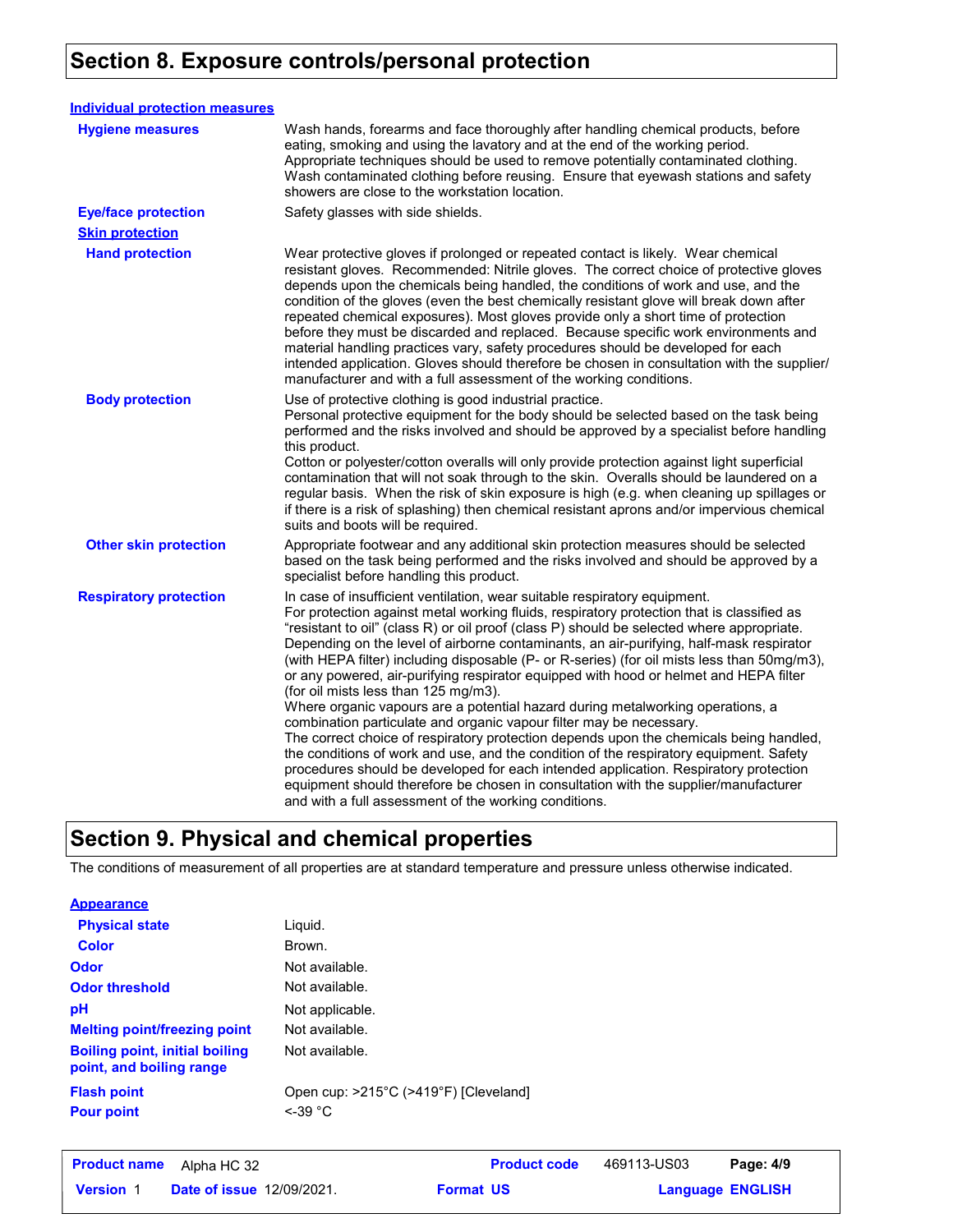### **Section 9. Physical and chemical properties**

| <b>Evaporation rate</b>                               | Not available.                                                                                                                                              |        |         |                        |                        |     |               |
|-------------------------------------------------------|-------------------------------------------------------------------------------------------------------------------------------------------------------------|--------|---------|------------------------|------------------------|-----|---------------|
| <b>Flammability</b>                                   | Not applicable. Based on - Physical state                                                                                                                   |        |         |                        |                        |     |               |
| Lower and upper explosion<br>limit/flammability limit | Not available.                                                                                                                                              |        |         |                        |                        |     |               |
| <b>Vapor pressure</b>                                 |                                                                                                                                                             |        |         | Vapor Pressure at 20°C | Vapor pressure at 50°C |     |               |
|                                                       | <b>Ingredient name</b>                                                                                                                                      | mm Hg  | kPa     | <b>Method</b>          | mm<br>Hg               | kPa | <b>Method</b> |
|                                                       | Lubricating oils<br>(petroleum), C15-30,<br>hydrotreated neutral oil-<br>based                                                                              | <0.08  | < 0.011 | <b>ASTM D 5191</b>     |                        |     |               |
|                                                       | Lubricating oils<br>(petroleum), C20-50,<br>hydrotreated neutral oil-<br>based                                                                              | < 0.08 | < 0.011 | <b>ASTM D 5191</b>     |                        |     |               |
| <b>Relative vapor density</b>                         | Not available.                                                                                                                                              |        |         |                        |                        |     |               |
| <b>Density</b>                                        | <1000 kg/m <sup>3</sup> (<1 g/cm <sup>3</sup> ) at 15 <sup>°</sup> C                                                                                        |        |         |                        |                        |     |               |
| <b>Solubility</b>                                     | insoluble in water.                                                                                                                                         |        |         |                        |                        |     |               |
| <b>Partition coefficient: n-</b><br>octanol/water     | Not applicable.                                                                                                                                             |        |         |                        |                        |     |               |
| <b>Auto-ignition temperature</b>                      | Not available.                                                                                                                                              |        |         |                        |                        |     |               |
| <b>Decomposition temperature</b>                      | Not available.                                                                                                                                              |        |         |                        |                        |     |               |
| <b>Viscosity</b>                                      | Kinematic: $32 \text{ mm}^2/\text{s}$ ( $32 \text{ cSt}$ ) at $40^{\circ}\text{C}$<br>Kinematic: $6.08$ mm <sup>2</sup> /s ( $6.08$ cSt) at $100^{\circ}$ C |        |         |                        |                        |     |               |
| <b>Particle characteristics</b>                       |                                                                                                                                                             |        |         |                        |                        |     |               |

**Particle characteristics Median particle size** Not applicable.

### **Section 10. Stability and reactivity**

| <b>Reactivity</b>                            | No specific test data available for this product. Refer to Conditions to avoid and<br>Incompatible materials for additional information.                                |
|----------------------------------------------|-------------------------------------------------------------------------------------------------------------------------------------------------------------------------|
| <b>Chemical stability</b>                    | The product is stable.                                                                                                                                                  |
| <b>Possibility of hazardous</b><br>reactions | Under normal conditions of storage and use, hazardous reactions will not occur.<br>Under normal conditions of storage and use, hazardous polymerization will not occur. |
| <b>Conditions to avoid</b>                   | Avoid all possible sources of ignition (spark or flame).                                                                                                                |
| Incompatible materials                       | Reactive or incompatible with the following materials: oxidizing materials.                                                                                             |
| <b>Hazardous decomposition</b><br>products   | Under normal conditions of storage and use, hazardous decomposition products should<br>not be produced.                                                                 |

## **Section 11. Toxicological information**

| Information on toxicological effects                                                                             |                                                                      |                     |                                       |           |  |  |  |
|------------------------------------------------------------------------------------------------------------------|----------------------------------------------------------------------|---------------------|---------------------------------------|-----------|--|--|--|
| <b>Aspiration hazard</b>                                                                                         |                                                                      |                     |                                       |           |  |  |  |
| <b>Name</b>                                                                                                      |                                                                      |                     | <b>Result</b>                         |           |  |  |  |
|                                                                                                                  | Lubricating oils (petroleum), C15-30, hydrotreated neutral oil-based |                     | <b>ASPIRATION HAZARD - Category 1</b> |           |  |  |  |
| Information on the likely<br>routes of exposure                                                                  | Routes of entry anticipated: Dermal, Inhalation.                     |                     |                                       |           |  |  |  |
| <b>Potential acute health effects</b><br>No known significant effects or critical hazards.<br><b>Eye contact</b> |                                                                      |                     |                                       |           |  |  |  |
| <b>Product name</b><br>Alpha HC 32                                                                               |                                                                      | <b>Product code</b> | 469113-US03                           | Page: 5/9 |  |  |  |
| <b>Date of issue 12/09/2021.</b><br><b>Version 1</b>                                                             | <b>Format US</b>                                                     |                     | <b>Language ENGLISH</b>               |           |  |  |  |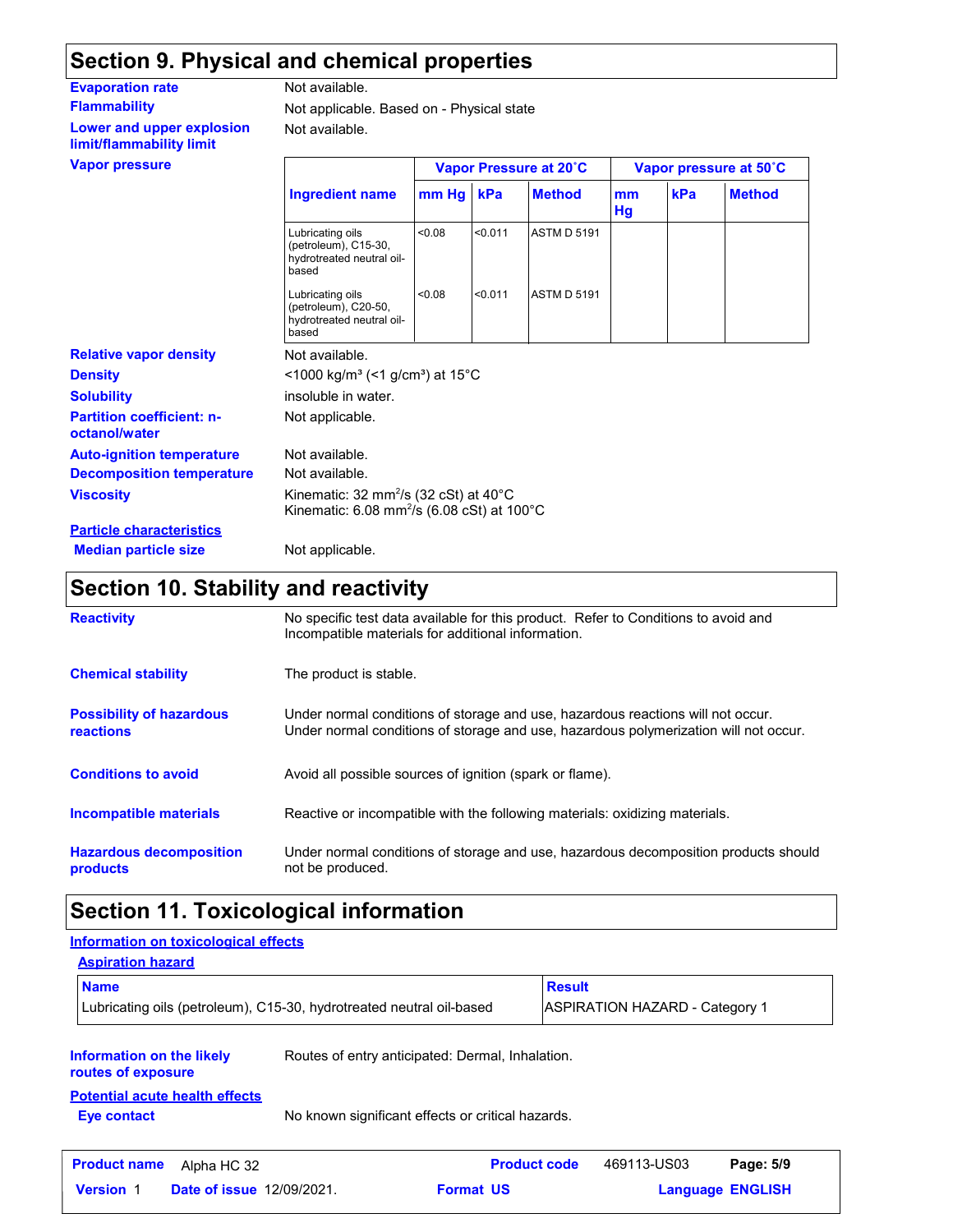### **Section 11. Toxicological information**

| <b>Skin contact</b>                     | No known significant effects or critical hazards.                                                 |
|-----------------------------------------|---------------------------------------------------------------------------------------------------|
| <b>Inhalation</b>                       | Vapor inhalation under ambient conditions is not normally a problem due to low vapor<br>pressure. |
| <b>Ingestion</b>                        | No known significant effects or critical hazards.                                                 |
|                                         | <b>Symptoms related to the physical, chemical and toxicological characteristics</b>               |
| <b>Eye contact</b>                      | No specific data.                                                                                 |
| <b>Skin contact</b>                     | Adverse symptoms may include the following:<br>irritation<br>dryness<br>cracking                  |
| <b>Inhalation</b>                       | No specific data.                                                                                 |
| <b>Ingestion</b>                        | No specific data.                                                                                 |
|                                         | Delayed and immediate effects and also chronic effects from short and long term exposure          |
| <b>Short term exposure</b>              |                                                                                                   |
| <b>Potential immediate</b><br>effects   | Not available.                                                                                    |
| <b>Potential delayed effects</b>        | Not available.                                                                                    |
| Long term exposure                      |                                                                                                   |
| <b>Potential immediate</b><br>effects   | Not available.                                                                                    |
| <b>Potential delayed effects</b>        | Not available.                                                                                    |
| <b>Potential chronic health effects</b> |                                                                                                   |
| <b>General</b>                          | No known significant effects or critical hazards.                                                 |
| <b>Carcinogenicity</b>                  | No known significant effects or critical hazards.                                                 |
| <b>Mutagenicity</b>                     | No known significant effects or critical hazards.                                                 |
| <b>Teratogenicity</b>                   | No known significant effects or critical hazards.                                                 |
| <b>Developmental effects</b>            | No known significant effects or critical hazards.                                                 |
| <b>Fertility effects</b>                | No known significant effects or critical hazards.                                                 |
|                                         |                                                                                                   |

#### **Numerical measures of toxicity**

Not available. **Acute toxicity estimates**

### **Section 12. Ecological information**

#### **Toxicity**

No testing has been performed by the manufacturer.

#### **Persistence and degradability**

Not expected to be rapidly degradable.

#### **Bioaccumulative potential**

This product is not expected to bioaccumulate through food chains in the environment.

#### **Mobility in soil**

**Soil/water partition coefficient (Koc)** 

Not available.

**Mobility** Spillages may penetrate the soil causing ground water contamination.

|                  | <b>Product name</b> Alpha HC 32  | <b>Product code</b> | 469113-US03             | Page: 6/9 |
|------------------|----------------------------------|---------------------|-------------------------|-----------|
| <b>Version 1</b> | <b>Date of issue 12/09/2021.</b> | <b>Format US</b>    | <b>Language ENGLISH</b> |           |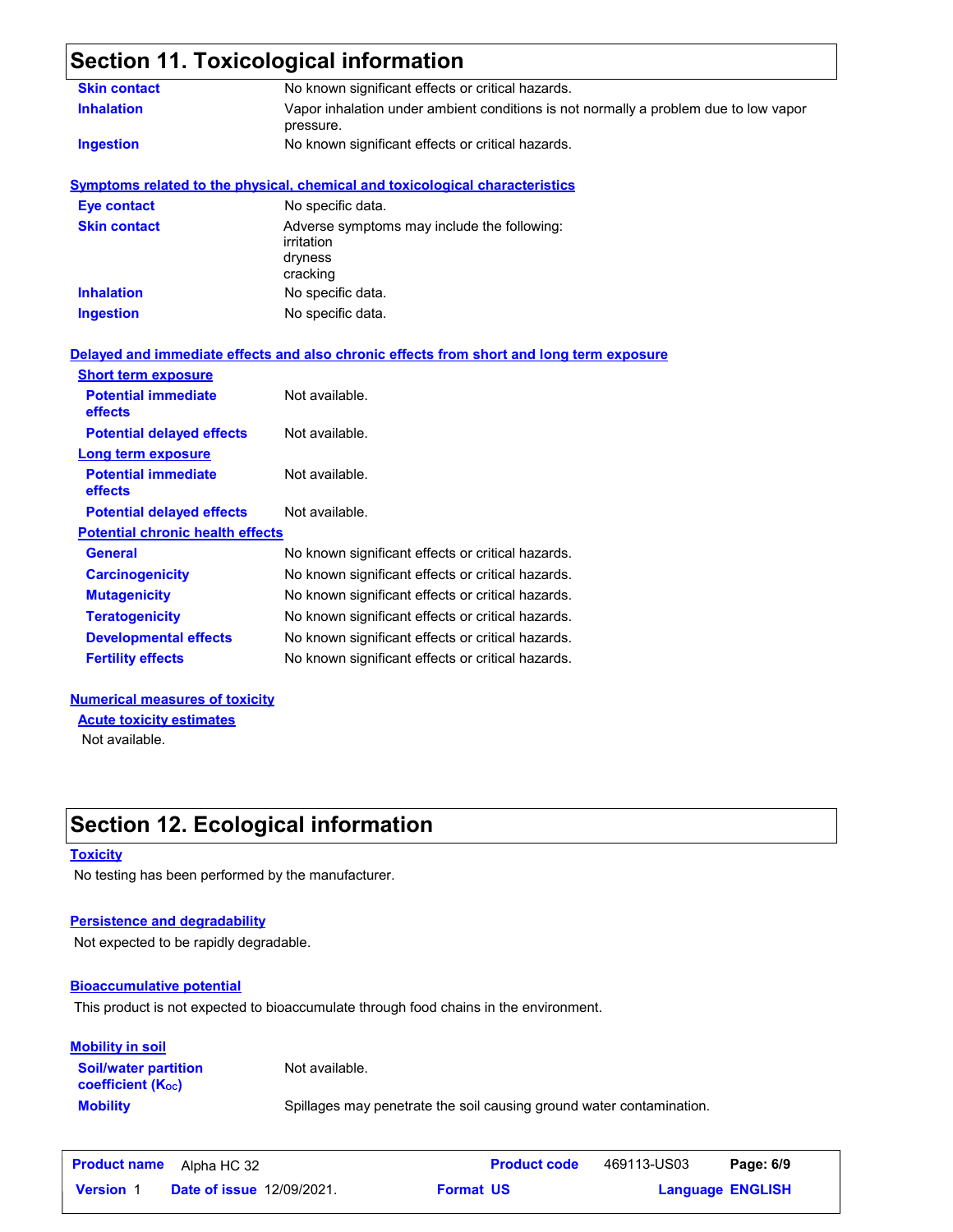#### **Section 12. Ecological information**

**Other adverse effects** No known significant effects or critical hazards.

**Other ecological information** Spills may form a film on water surfaces causing physical damage to organisms. Oxygen transfer could also be impaired.

### **Section 13. Disposal considerations**

**Disposal methods**

The generation of waste should be avoided or minimized wherever possible. Significant quantities of waste product residues should not be disposed of via the foul sewer but processed in a suitable effluent treatment plant. Dispose of surplus and non-recyclable products via a licensed waste disposal contractor. Disposal of this product, solutions and any by-products should at all times comply with the requirements of environmental protection and waste disposal legislation and any regional local authority requirements. Waste packaging should be recycled. Incineration or landfill should only be considered when recycling is not feasible. This material and its container must be disposed of in a safe way. Empty containers or liners may retain some product residues. Avoid dispersal of spilled material and runoff and contact with soil, waterways, drains and sewers.

### **Section 14. Transport information**

|                                      | <b>DOT Classification</b> | <b>TDG Classification</b> | <b>IMDG</b>    | <b>IATA</b>    |
|--------------------------------------|---------------------------|---------------------------|----------------|----------------|
| <b>UN number</b>                     | Not regulated.            | Not regulated.            | Not regulated. | Not regulated. |
| <b>UN proper</b><br>shipping name    |                           | $\overline{a}$            |                |                |
| <b>Transport</b><br>hazard class(es) |                           |                           |                |                |
| <b>Packing group</b>                 | $\overline{a}$            | -                         | $\overline{a}$ |                |
| <b>Environmental</b><br>hazards      | No.                       | No.                       | No.            | No.            |
| <b>Additional</b><br>information     |                           |                           |                |                |

**Special precautions for user** Not available.

**Transport in bulk according to IMO instruments** Not available.

### **Section 15. Regulatory information**

#### **U.S. Federal regulations SARA 313** This product does not contain any hazardous ingredients at or above regulated thresholds. This product does not contain any hazardous ingredients at or above regulated thresholds. **Form R - Reporting requirements Supplier notification State regulations SARA 302/304** No products were found. **Composition/information on ingredients SARA 311/312 Classification United States inventory** All components are active or exempted. **(TSCA 8b)** Not applicable.

| <b>Product name</b> | Alpha HC 32                      | <b>Product code</b> | 469113-US03 | Page: 7/9               |  |
|---------------------|----------------------------------|---------------------|-------------|-------------------------|--|
| <b>Version</b>      | <b>Date of issue 12/09/2021.</b> | <b>Format US</b>    |             | <b>Language ENGLISH</b> |  |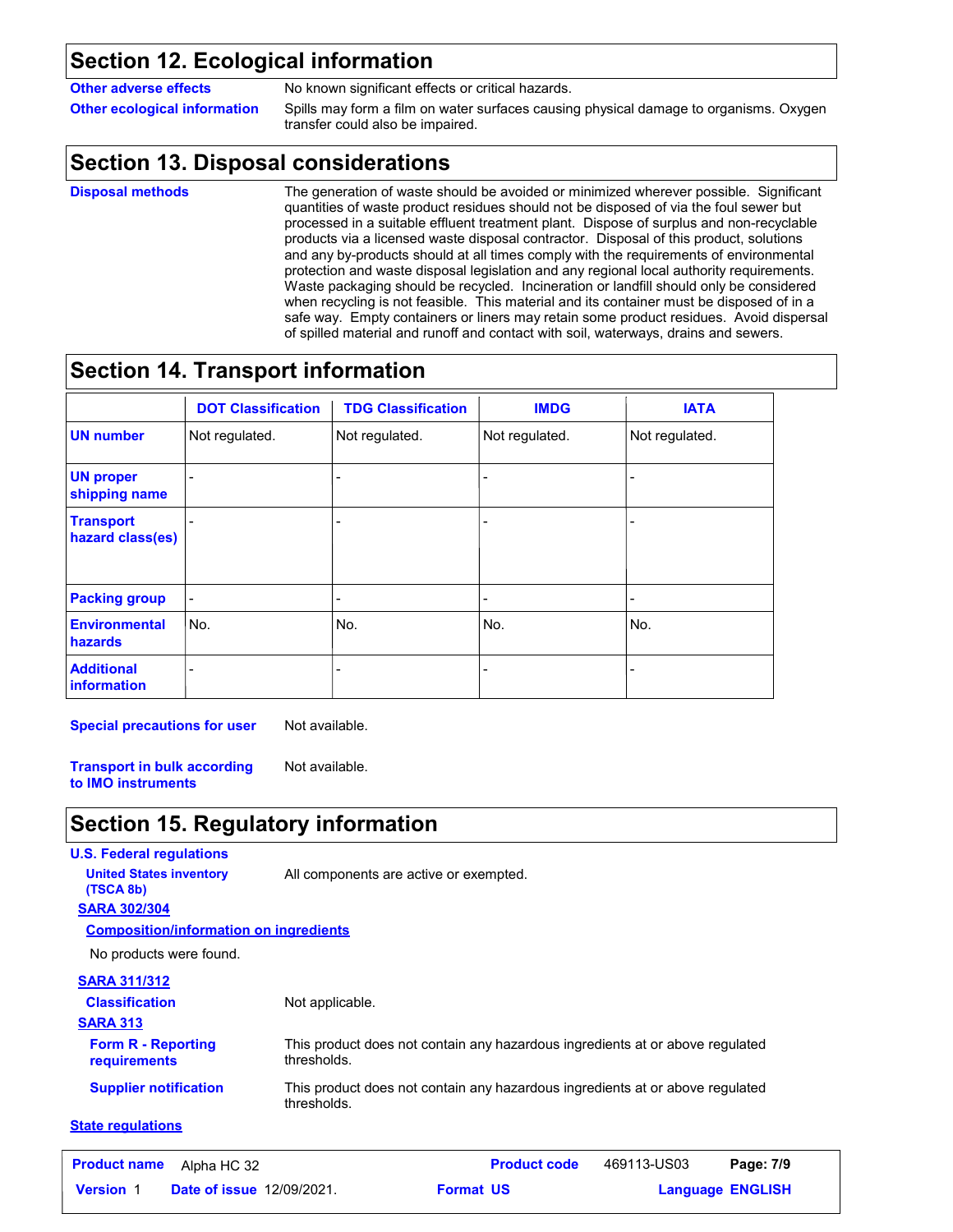### **Section 15. Regulatory information**

| Massachusetts     | The following components are listed: OIL MIST, MINERAL; OIL MIST, MINERAL          |
|-------------------|------------------------------------------------------------------------------------|
| <b>New Jersey</b> | The following components are listed: MINERAL OIL (UNTREATED and MILDLY<br>TREATED) |

**Pennsylvania** None of the components are listed.

#### **California Prop. 65**

**A** WARNING: This product can expose you to chemicals including Ethyl acrylate, Ethyl acrylate, Naphthalene, 1-Naphthylamine, 2-Naphthylamine and Aniline, which are known to the State of California to cause cancer, and Toluene, which is known to the State of California to cause birth defects or other reproductive harm. For more information go to www.P65Warnings.ca.gov.

#### **Other regulations**

| <b>Australia inventory (AIIC)</b>                               | All components are listed or exempted.      |
|-----------------------------------------------------------------|---------------------------------------------|
| <b>Canada inventory</b>                                         | All components are listed or exempted.      |
| <b>China inventory (IECSC)</b>                                  | All components are listed or exempted.      |
| <b>Japan inventory (CSCL)</b>                                   | All components are listed or exempted.      |
| <b>Korea inventory (KECI)</b>                                   | All components are listed or exempted.      |
| <b>Philippines inventory</b><br>(PICCS)                         | All components are listed or exempted.      |
| <b>Taiwan Chemical</b><br><b>Substances Inventory</b><br>(TCSI) | All components are listed or exempted.      |
| <b>REACH Status</b>                                             | For the REACH status of this product please |

ase consult your company contact, as identified in Section 1.

### **Section 16. Other information**

#### **National Fire Protection Association (U.S.A.)**

0 **Instability/Reactivity** 1 **Flammability** 1 0 1 **Health Special**

| <b>History</b>                    |                                                                                                                                                                                                                                                                                                                                                                                                                                                                                                                                                                                                                                                                                                                                                                                                                                                                                                                                                                                                                                                                                                                                                                                                                                                                                    |
|-----------------------------------|------------------------------------------------------------------------------------------------------------------------------------------------------------------------------------------------------------------------------------------------------------------------------------------------------------------------------------------------------------------------------------------------------------------------------------------------------------------------------------------------------------------------------------------------------------------------------------------------------------------------------------------------------------------------------------------------------------------------------------------------------------------------------------------------------------------------------------------------------------------------------------------------------------------------------------------------------------------------------------------------------------------------------------------------------------------------------------------------------------------------------------------------------------------------------------------------------------------------------------------------------------------------------------|
| Date of issue/Date of<br>revision | 12/09/2021.                                                                                                                                                                                                                                                                                                                                                                                                                                                                                                                                                                                                                                                                                                                                                                                                                                                                                                                                                                                                                                                                                                                                                                                                                                                                        |
| Date of previous issue            | No previous validation.                                                                                                                                                                                                                                                                                                                                                                                                                                                                                                                                                                                                                                                                                                                                                                                                                                                                                                                                                                                                                                                                                                                                                                                                                                                            |
| <b>Prepared by</b>                | <b>Product Stewardship</b>                                                                                                                                                                                                                                                                                                                                                                                                                                                                                                                                                                                                                                                                                                                                                                                                                                                                                                                                                                                                                                                                                                                                                                                                                                                         |
| <b>Key to abbreviations</b>       | ACGIH = American Conference of Industrial Hygienists<br>ATE = Acute Toxicity Estimate<br>BCF = Bioconcentration Factor<br>CAS Number = Chemical Abstracts Service Registry Number<br>GHS = Globally Harmonized System of Classification and Labelling of Chemicals<br>IATA = International Air Transport Association<br>IBC = Intermediate Bulk Container<br>IMDG = International Maritime Dangerous Goods<br>LogPow = logarithm of the octanol/water partition coefficient<br>MARPOL = International Convention for the Prevention of Pollution From Ships, 1973 as<br>modified by the Protocol of 1978. ("Marpol" = marine pollution)<br>OEL = Occupational Exposure Limit<br>SDS = Safety Data Sheet<br>STEL = Short term exposure limit<br>TWA = Time weighted average<br>$UN = United Nations$<br>UN Number = United Nations Number, a four digit number assigned by the United<br>Nations Committee of Experts on the Transport of Dangerous Goods.<br>Varies = may contain one or more of the following 64741-88-4, 64741-89-5, 64741-95-3,<br>64741-96-4, 64742-01-4, 64742-44-5, 64742-45-6, 64742-52-5, 64742-53-6, 64742-54-7,<br>64742-55-8, 64742-56-9, 64742-57-0, 64742-58-1, 64742-62-7, 64742-63-8, 64742-65-0,<br>64742-70-7, 72623-85-9, 72623-86-0, 72623-87-1 |

**Indicates information that has changed from previously issued version.**

| <b>Product name</b> | Alpha HC 32                      |                  | <b>Product code</b> | 469113-US03             | Page: 8/9 |
|---------------------|----------------------------------|------------------|---------------------|-------------------------|-----------|
| <b>Version 1</b>    | <b>Date of issue 12/09/2021.</b> | <b>Format US</b> |                     | <b>Language ENGLISH</b> |           |